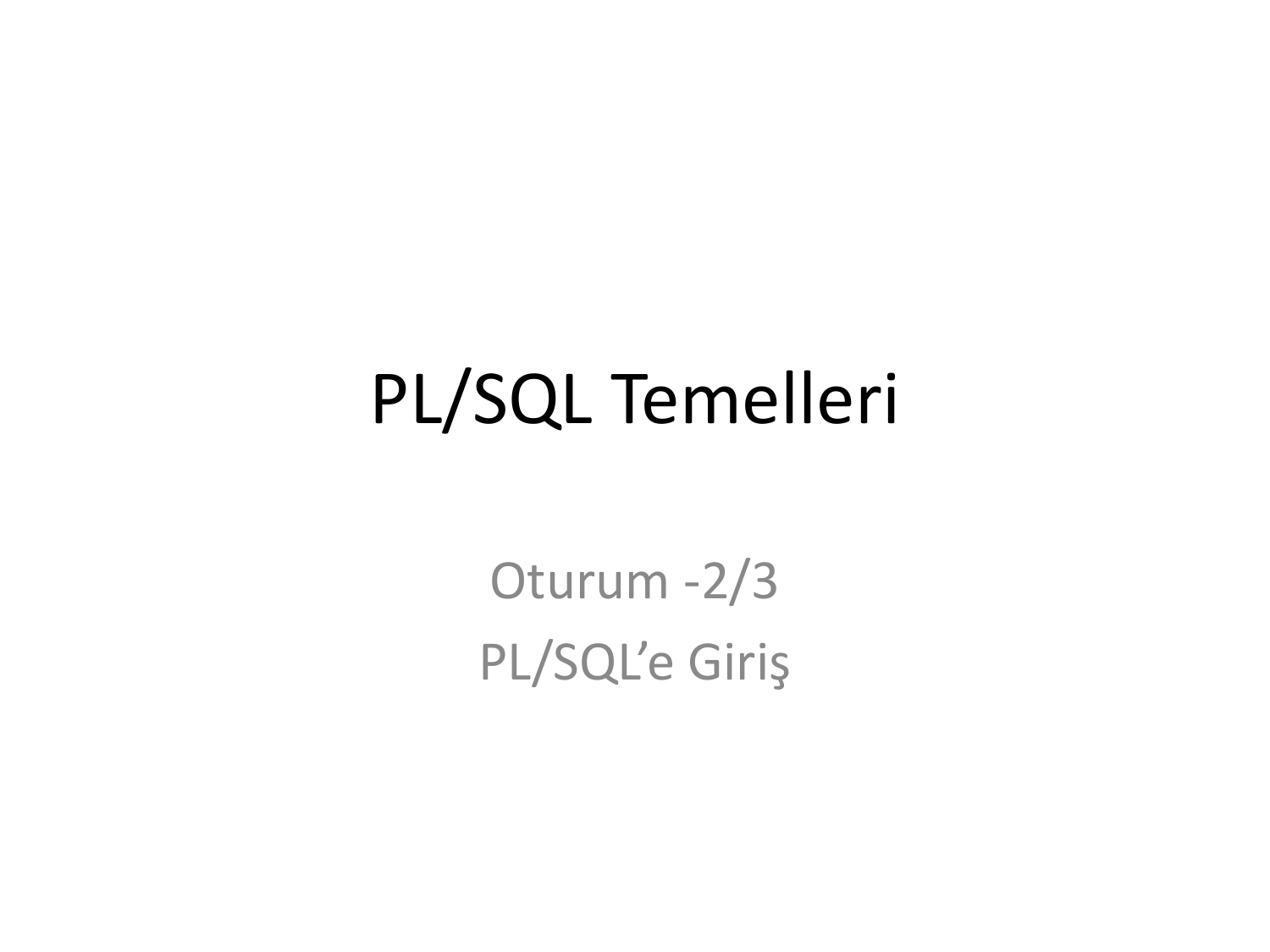# PL/SQL

- Procedural Language / Structured Query Language
- Veritabanı programlama için özelleşmiş bir dil.

[www.canburaktumer.com/istanbulhs/index.html](http://www.canburaktumer.com/istanbulhs/index.html)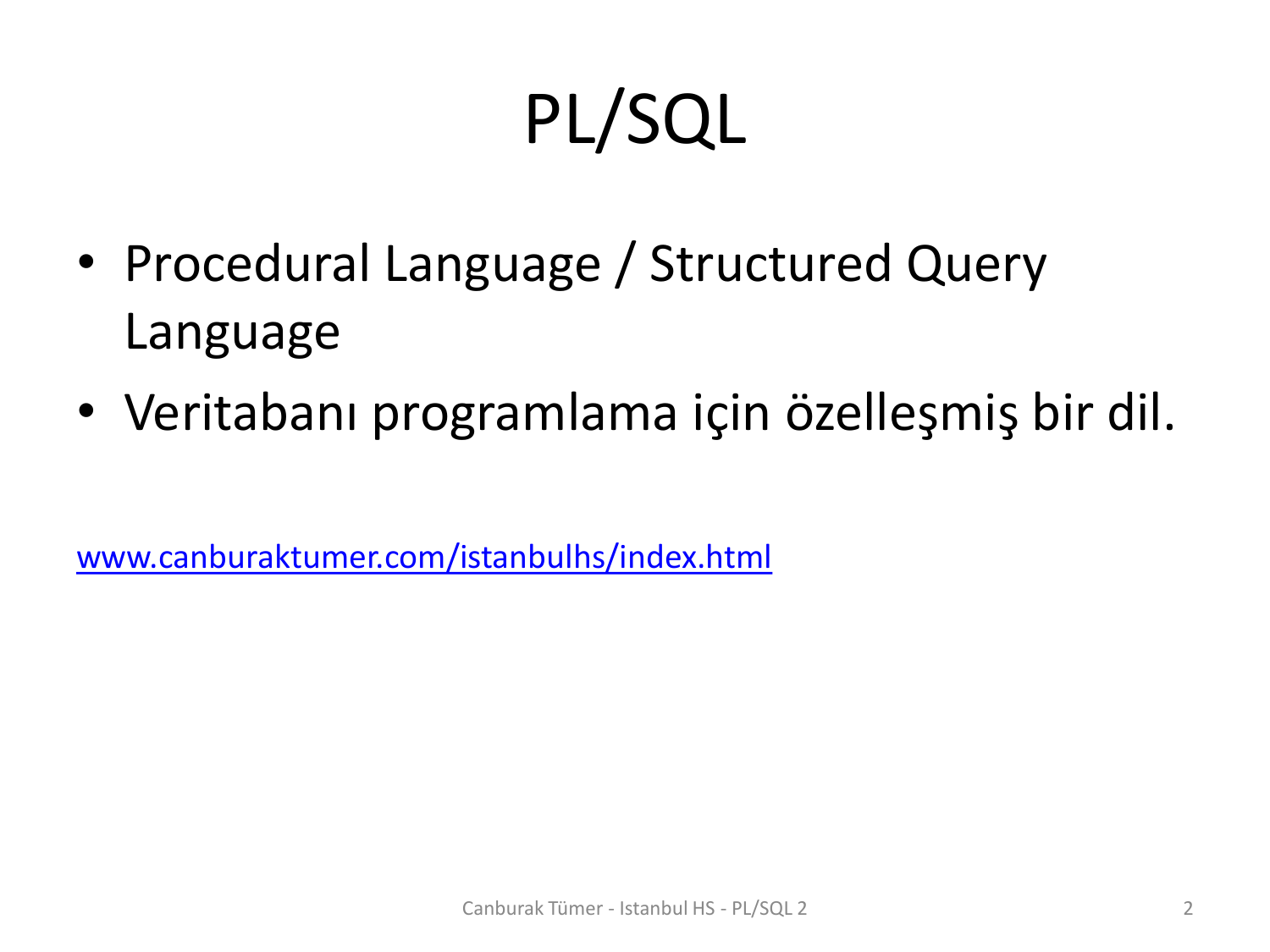# Blocks

- Unnamed, Named
- Can be nested

**DECLARE**

**[variable&cursor def]**

**BEGIN**

**[commands]**

**END [block\_name];**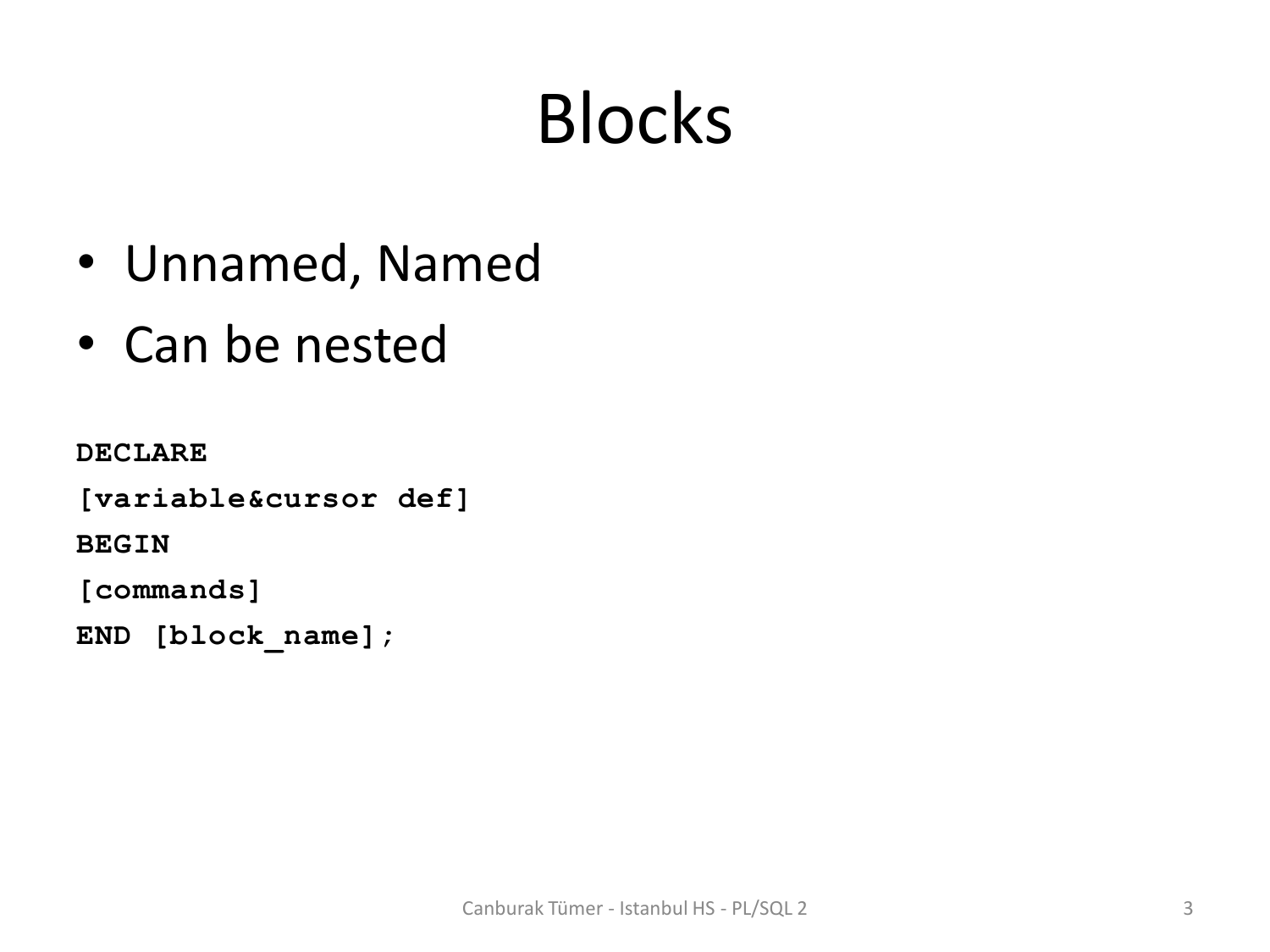### Variables

- Char, varchar, varchar2, number, boolean
- Variable name data type [:= value];

First name varchar2(20) := 'Canburak';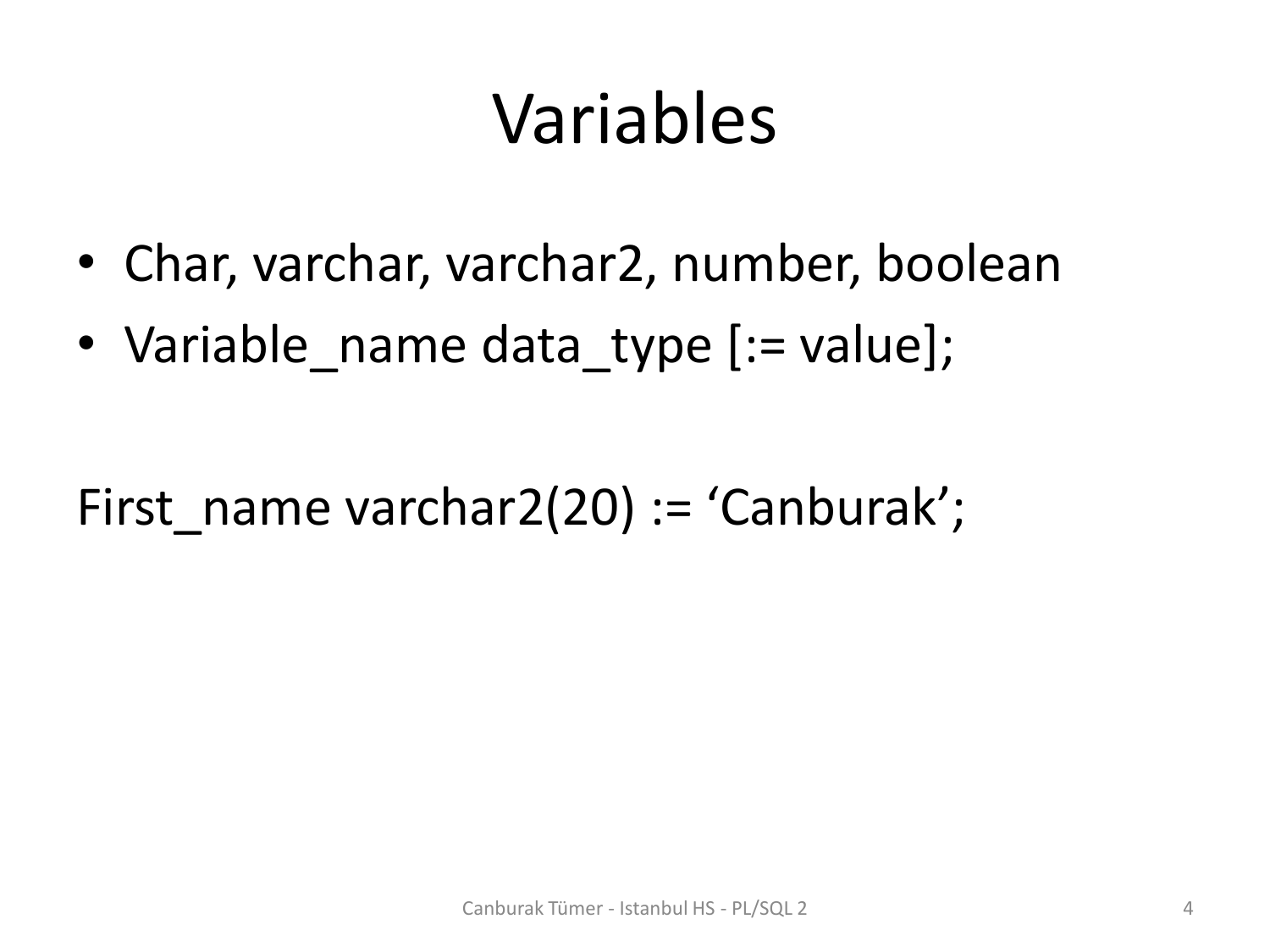#### Procedure

```
CREATE [OR REPLACE] PROCEDURE procedure name
    [ (parameter [, parameter]) ]
IS
    [declaration section]
BEGIN
     executable_section
[EXCEPTION
    exception section]
END [procedure name];
```
Exec procedure name([parameter]);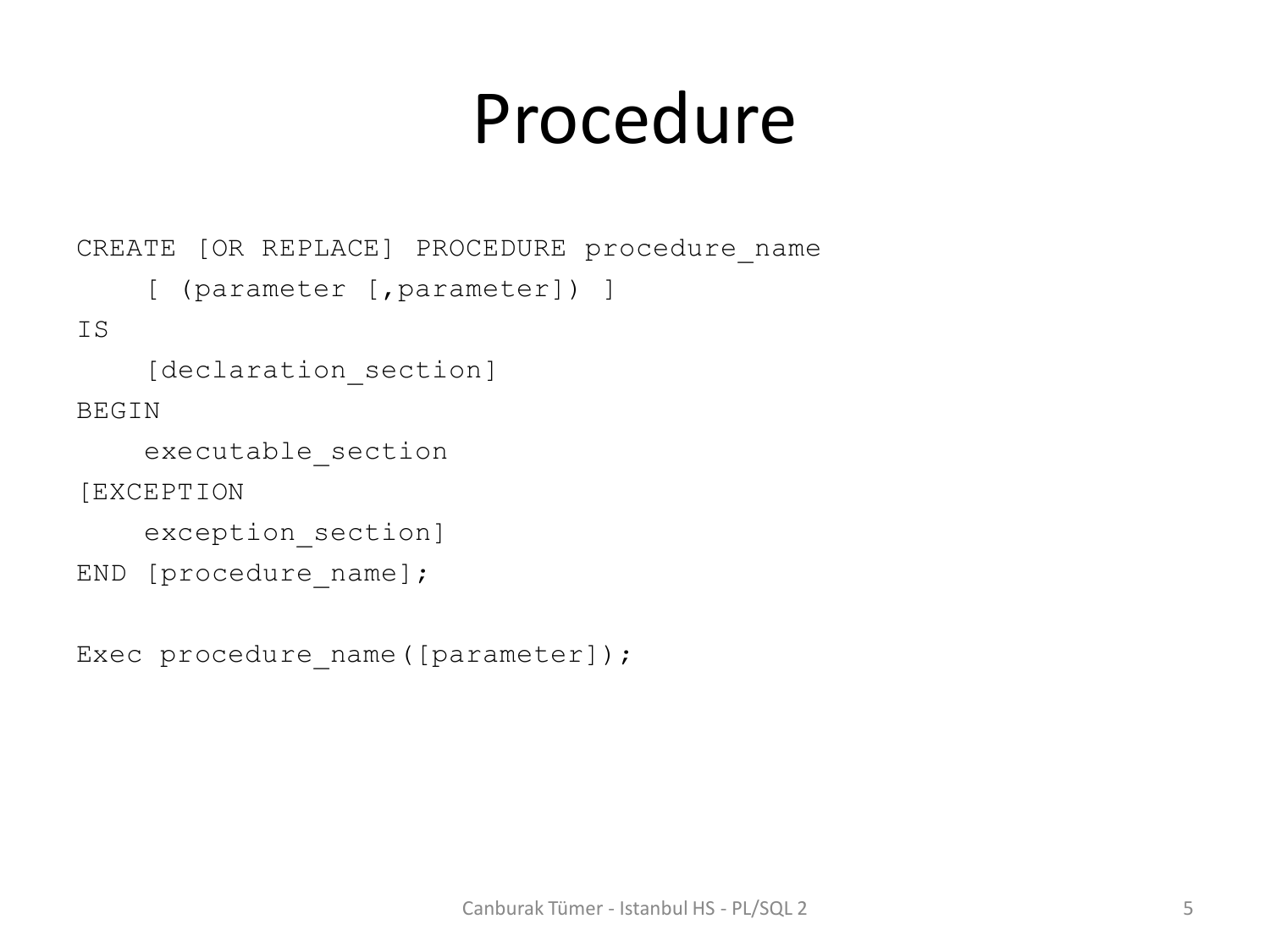## Function

CREATE [OR REPLACE] FUNCTION function\_name

```
 [ (parameter [,parameter]) ]
```
RETURN return\_datatype

IS | AS

[declaration section]

BEGIN

executable\_section

[EXCEPTION

```
 exception_section]
```

```
END [function_name];
```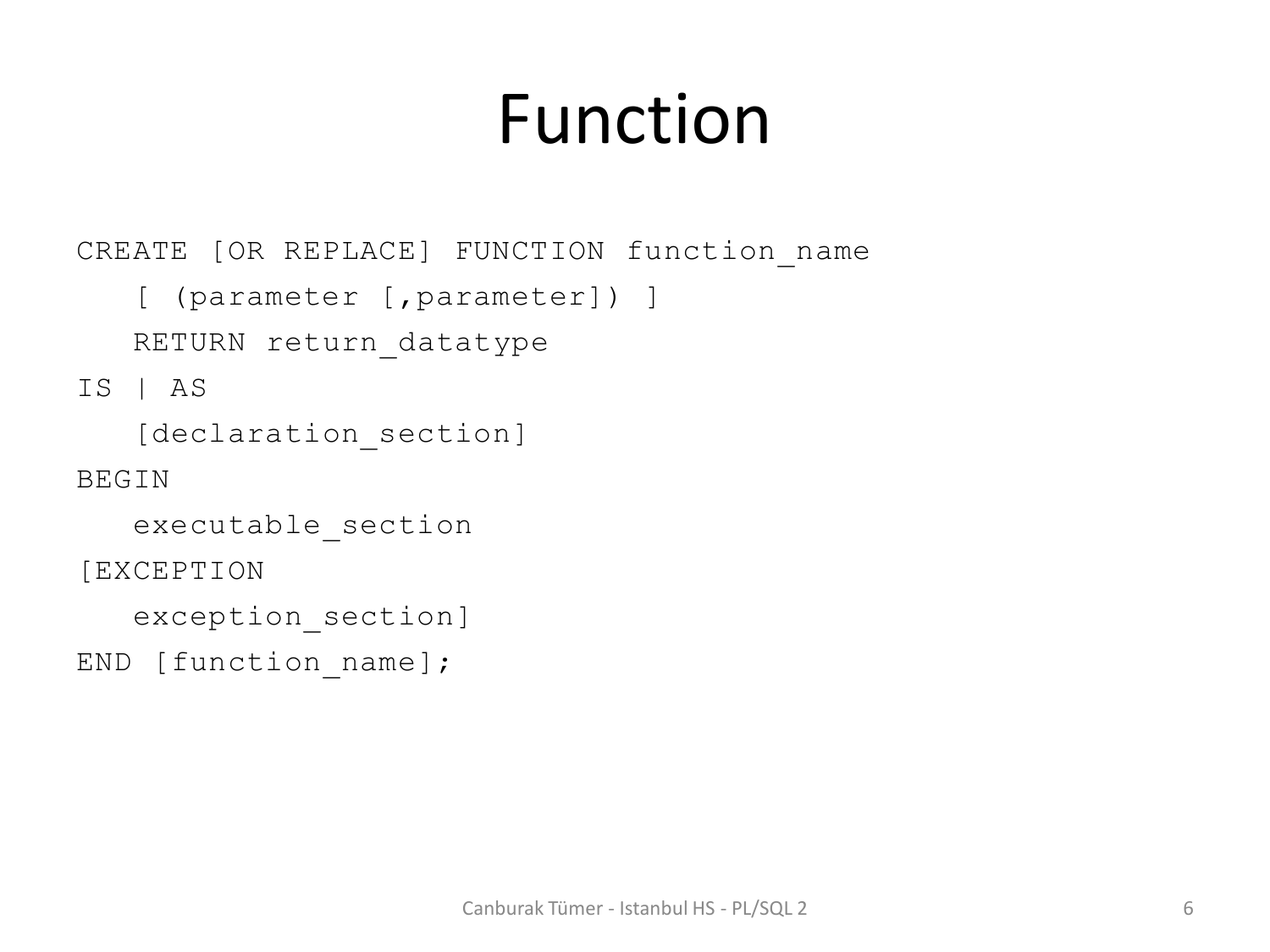#### Conditional Statement (IF – CASE)

- IF condition THEN statement ELSIF condition THEN statement ELSE statement END IF;
- CASE WHEN condition THEN statement WHEN condition THEN statement ELSE statement END;
- CASE expression WHEN condition THEN statement WHEN condition THEN statement ELSE statement END;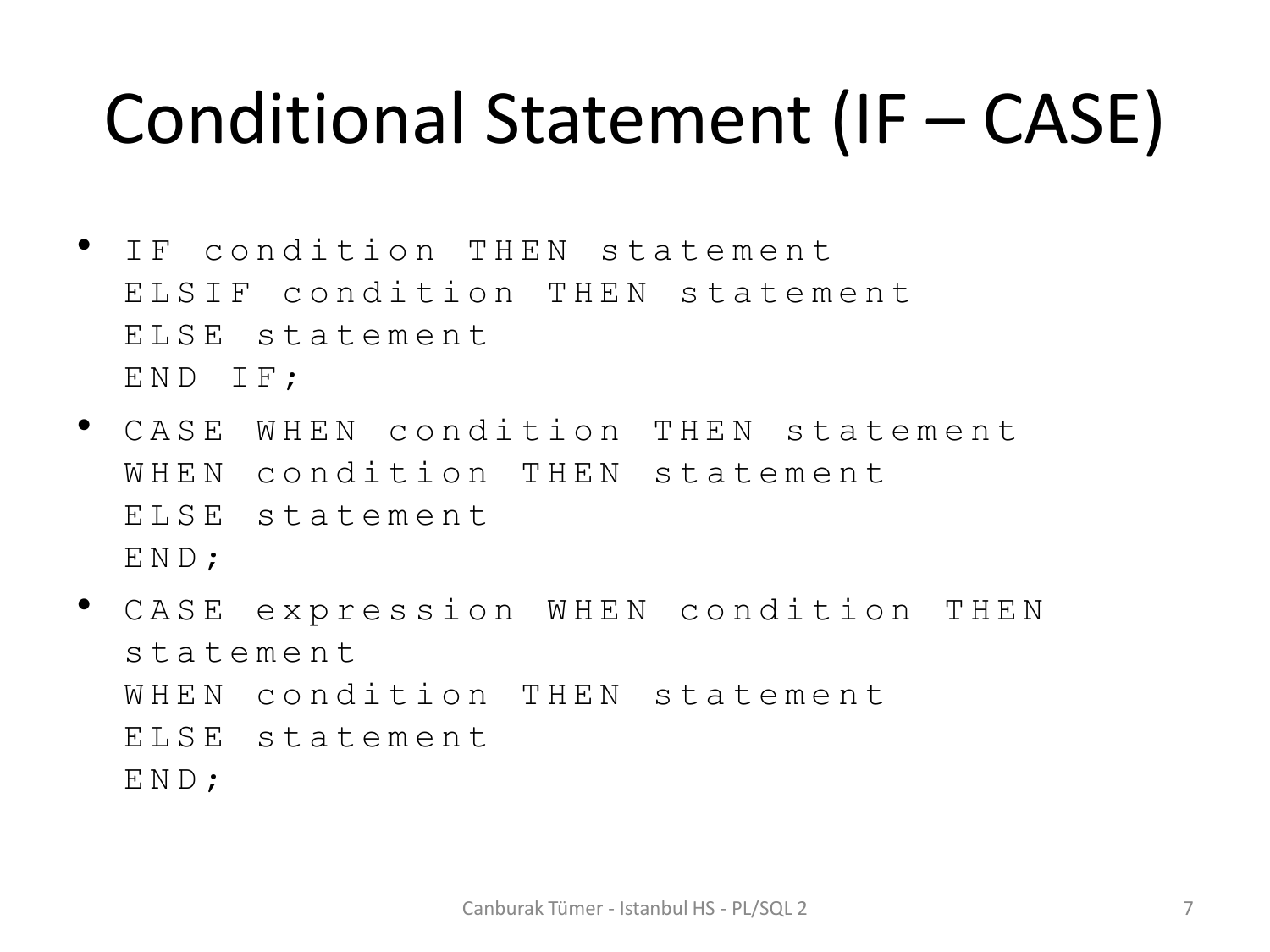### Cursor

• Cursor cursor name is select statement;

Cursor c1 is select  $*$  from employees where department id = 80;

Open c1;

Fetch c1 into [variable list];

Close c1;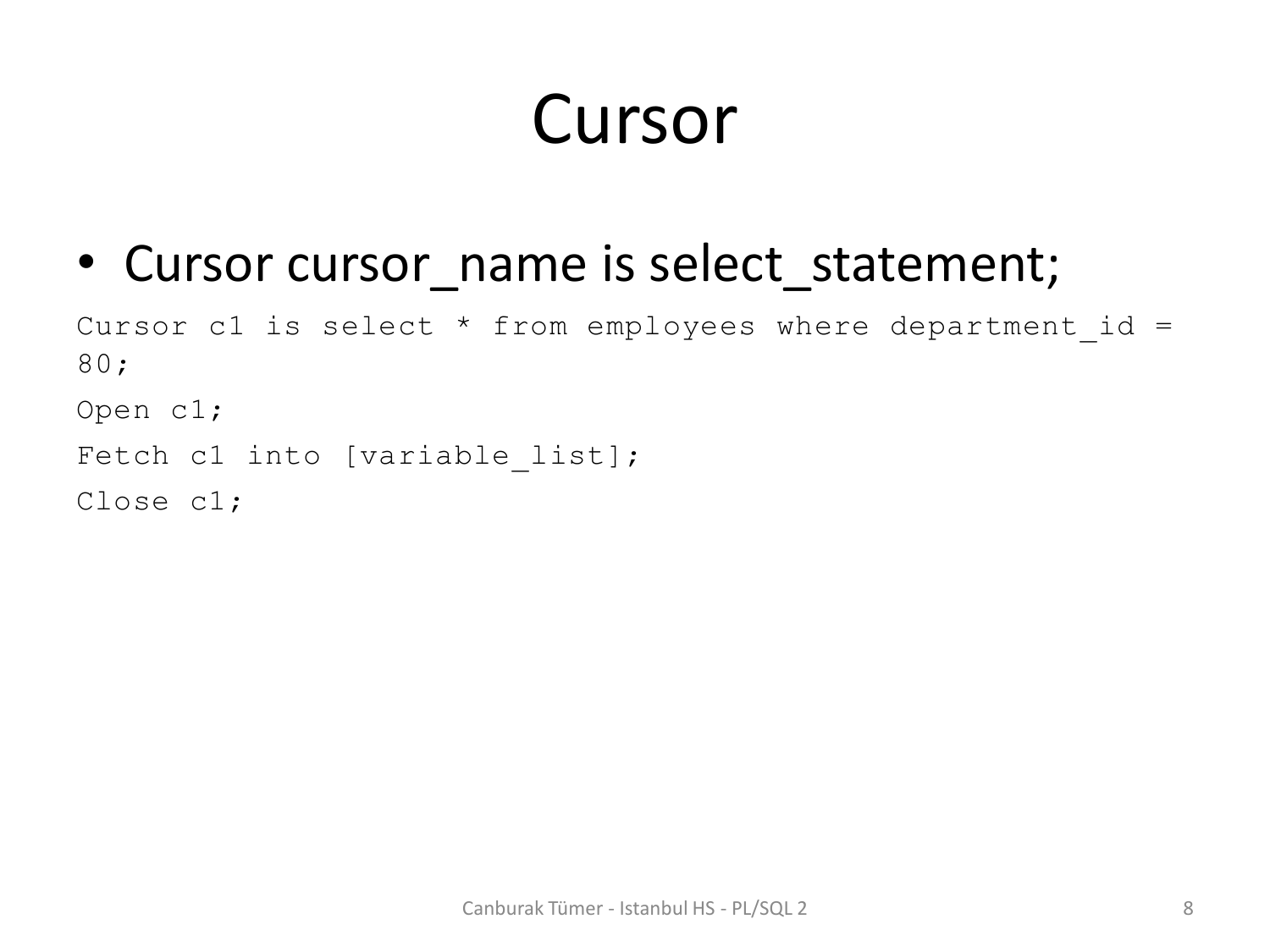# Loops (WHILE – FOR)

- LOOP statements EXIT WHEN condition END LOOP;
- FOR value IN lower\_limit..upper\_limit LOOP statements END LOOP;
- WHILE condition LOOP statements END LOOP;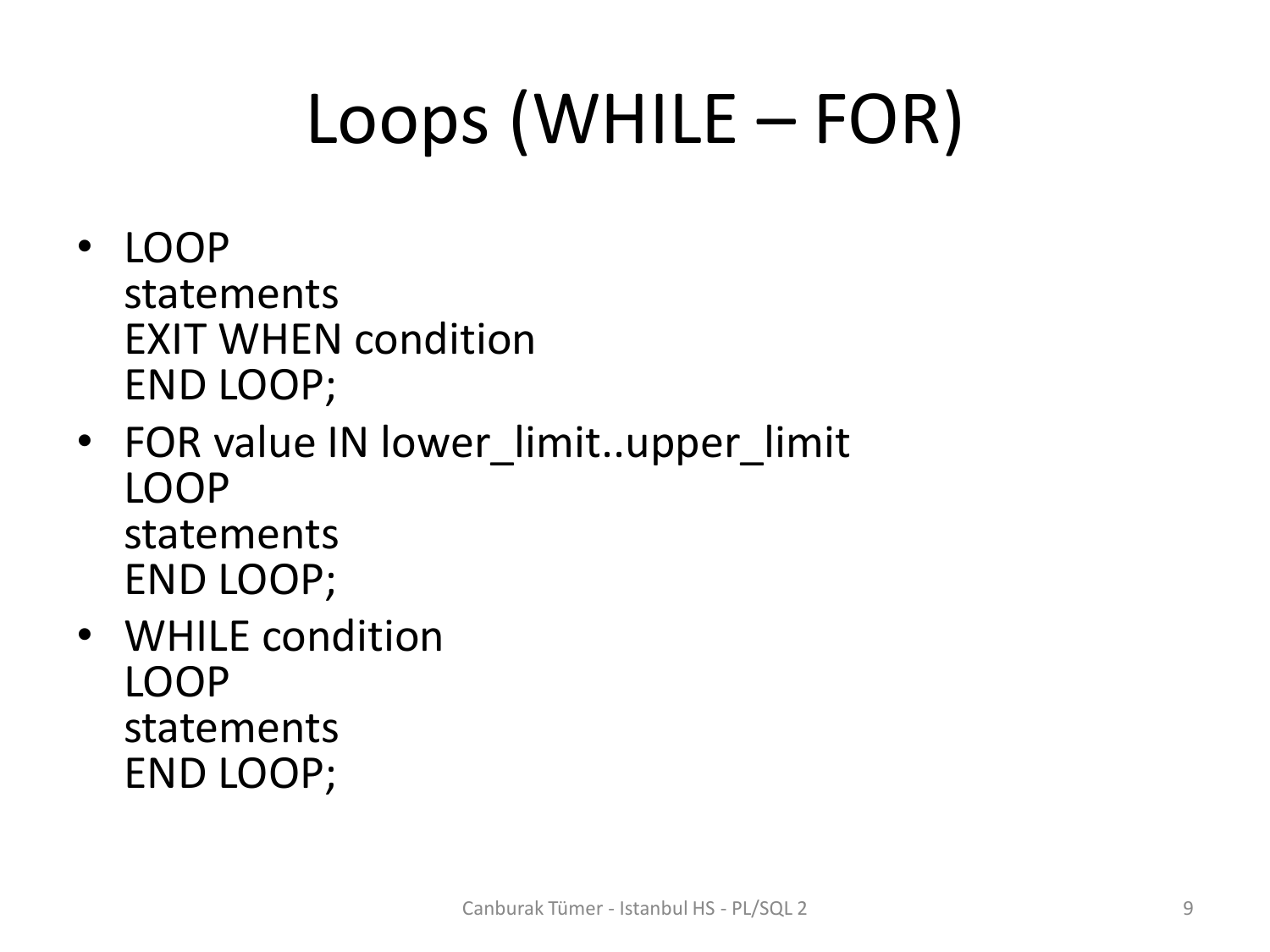### FOR with Cursor

• FOR index IN cursor LOOP statements END LOOP;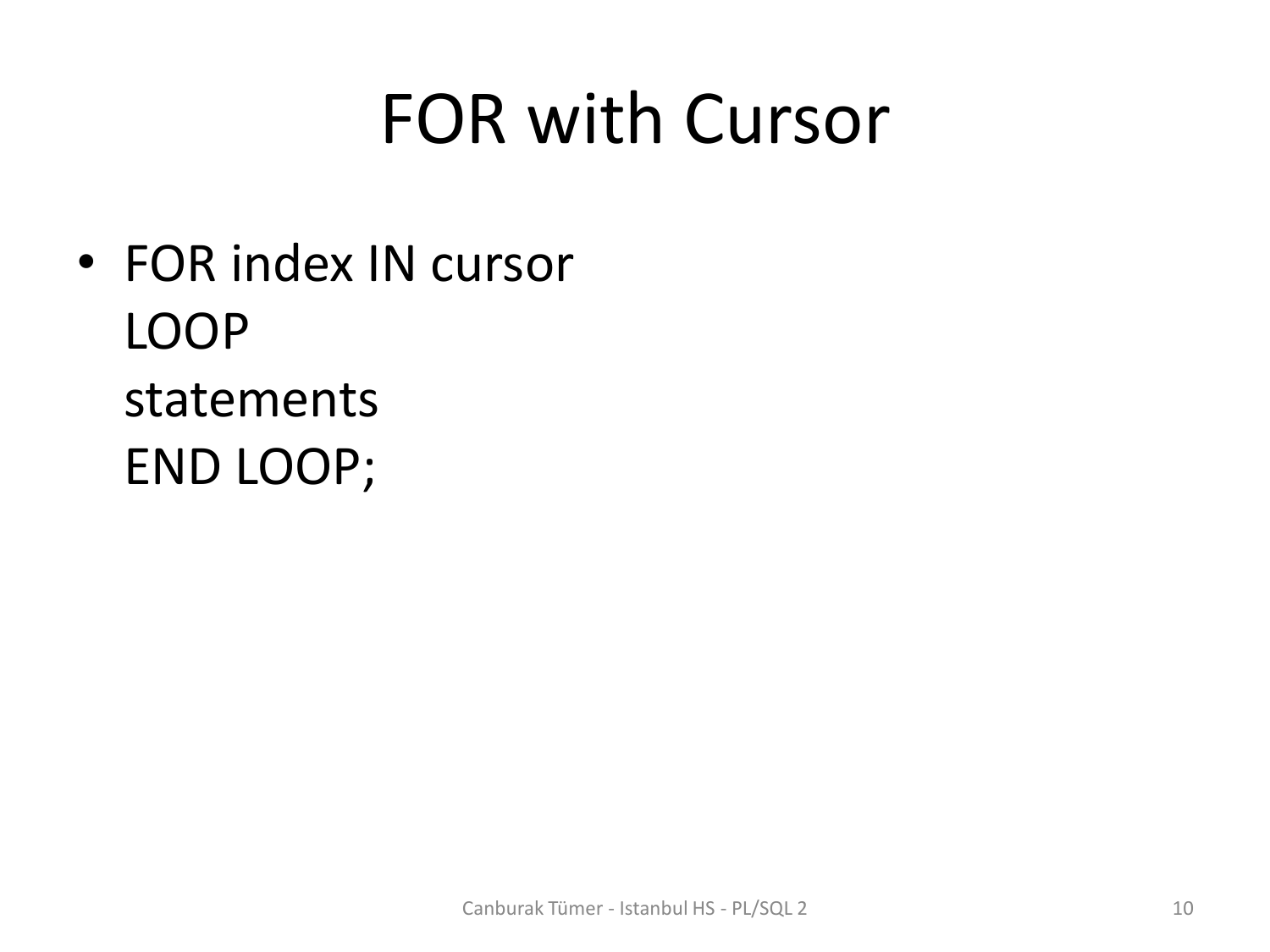## Dynamic SQL

• EXECUTE IMMEDIATE dyn\_sql;

```
V dept id :=80;
V dyn sql := 'select * from employees where department id
= '|| v dept id;
```
Execute immediate v\_dyn\_sql;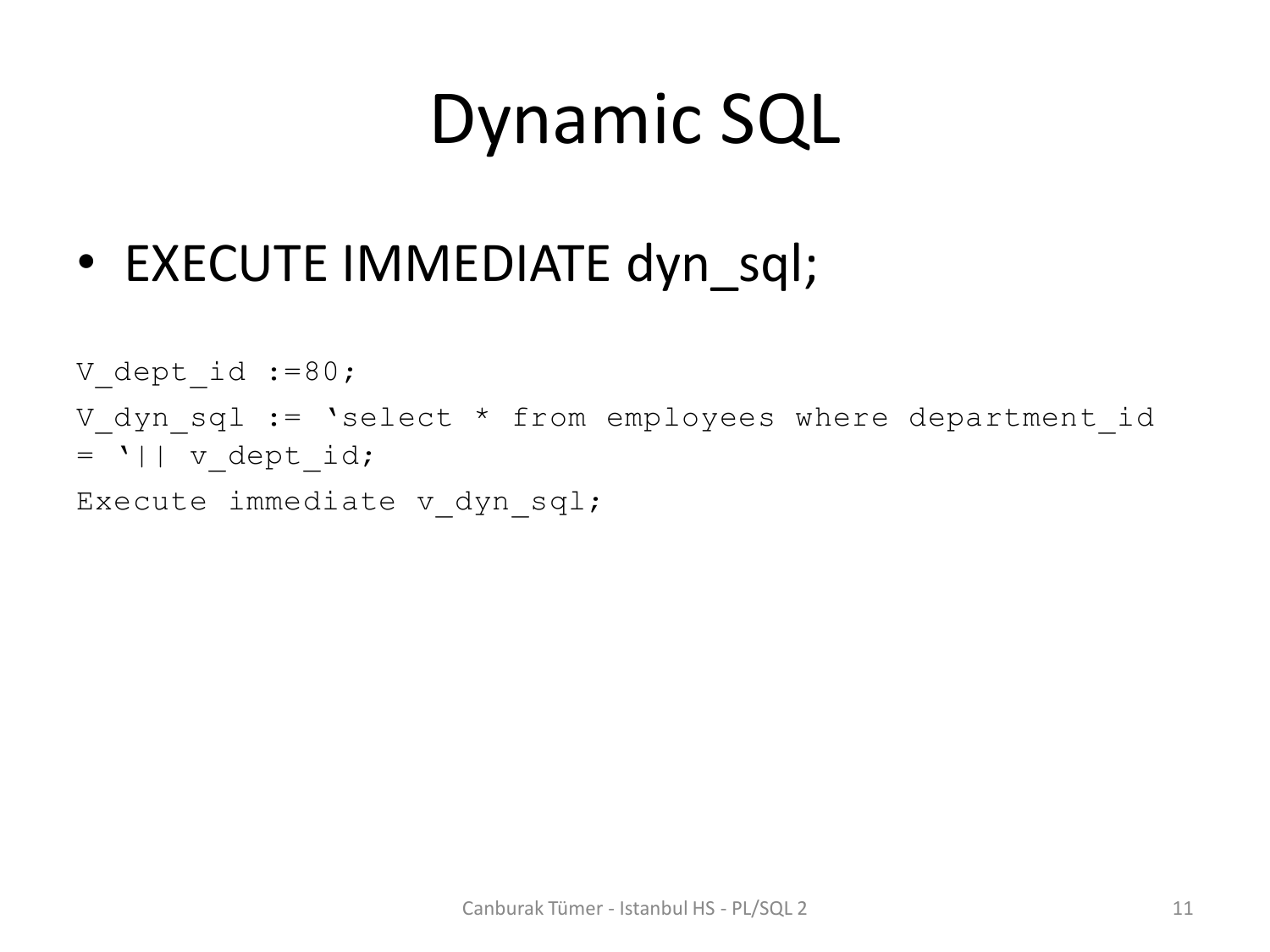## Exception Handling

- EXCEPTION WHEN exception type THEN handling code
- System Exceptions : [http://www.techonthenet.com/oracle/exceptions/named\\_system.php](http://www.techonthenet.com/oracle/exceptions/named_system.php)
- User Exceptions : RAISE exception name
- Worst Practice : EXCEPTION WHEN OTHERS THEN NULL;